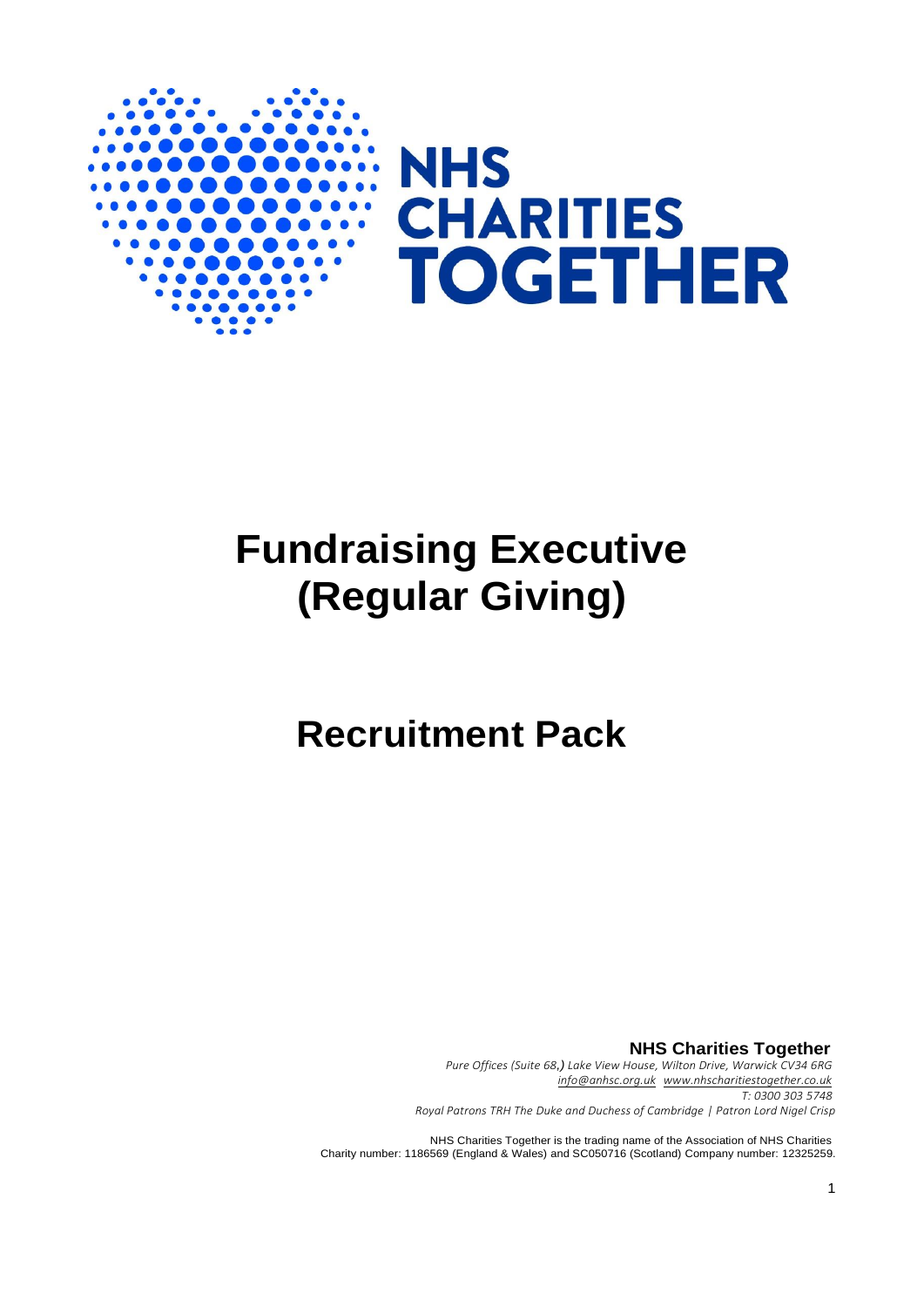#### **Message from the CEO of NHS Charities Together**

Dear Applicant,

Thank you so much for your interest in working at NHS Charities Together as a Fundraising Executive. This is an exciting time to join our team. Thanks to phenomenal public support, our national Covid-19 Appeal has raised more than £150million to help NHS staff, volunteers, and patients through the immediate and long-term effects of coronavirus.

Our charity is on an incredible journey. After a transformational two years, we have recently developed an exciting new brand proposition and identity, to better reflect the organisation we have become and our strategic vision.

The recruitment of this post is part of a commitment to raise awareness of our new brand and the important role of NHS charities, as well as engaging our key supporters.

We are very proud of what we achieve. We are a small, but growing staff team and as a Fundraising Executive you will have a key role to play as we work hard to grow our engagement, support our members, and raise the profile of NHS charities.

If you are passionate about the helping the NHS tackle today's challenges and tomorrow's opportunities and believe that through supporting NHS charities, we can significantly increase the vital support given to our hospitals, community, mental health, and ambulance services, we would love to hear from you.

Best wishes

**Ellie Orton OBE**

**CEO, NHS Charities Together**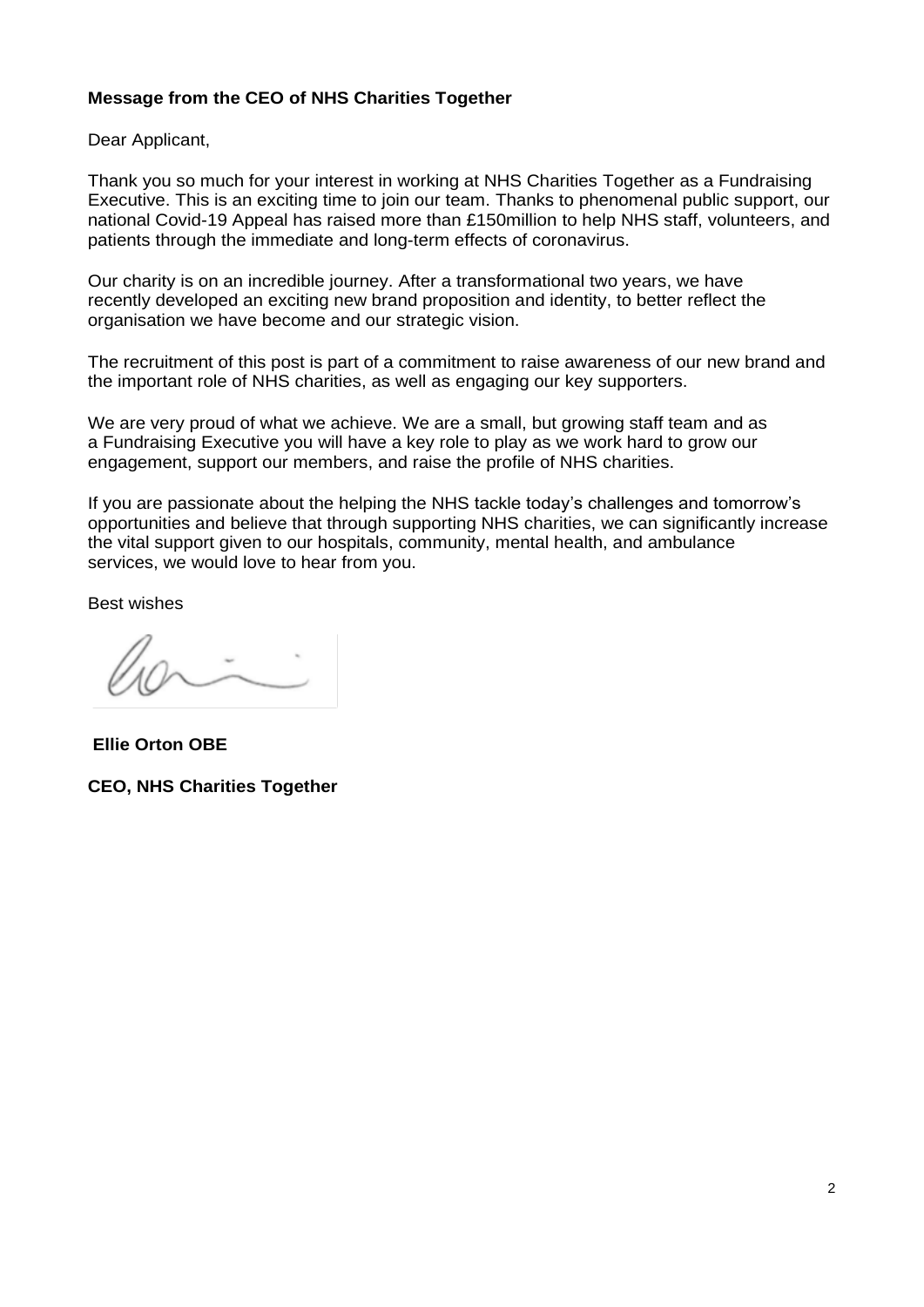#### **NHS CHARITIES TOGETHER**

#### **Background**

#### **NHS Charities**

There are over 230 NHS charities across the UK and most of them focus on helping our hospitals do more. Collectively these charities give over £1million every day to the NHS so that people can stay well for longer and get better faster. In recent years NHS charities have funded major capital projects, pioneering research, and medical equipment at our hospitals, helping patients access the best possible care when they need it most.

There is so much love for the NHS and this was evident following the launch our Covid-19 Appeal in March 2020, to support staff, volunteers, and patients through the immediate and long-term effects of the coronavirus pandemic.

To date, we have allocated £140 million in a range of projects supporting the NHS. These include counselling services, helplines, and intensive psychological support for staff; patient focused initiatives like training for emergency responders, research into long COVID, and specialist equipment; and projects designed to make access to healthcare more equal – so the best of NHS care is available to everyone, now and in the future.

NHS charities are devoted to our nation's hospitals, community and ambulance services, funding groundbreaking research and vital medical equipment, while developing new treatments and enhanced care to support patients.



NHS charities also play a key role in mobilising volunteers to support NHS staff, brightening wards and waiting areas with colourful and engaging art and building an important link between our hospitals and our communities. Other NHS charities support mental health trusts, community health trusts and ambulance trusts.

These vital funds and services are above and beyond what the NHS alone can provide, touching lives and making a huge difference to millions of people when they are at their most vulnerable.

To read real life stories of the difference NHS charities make, visit the [NHS Charities Together](https://www.nhscharitiestogether.co.uk/)  [website.](https://www.nhscharitiestogether.co.uk/)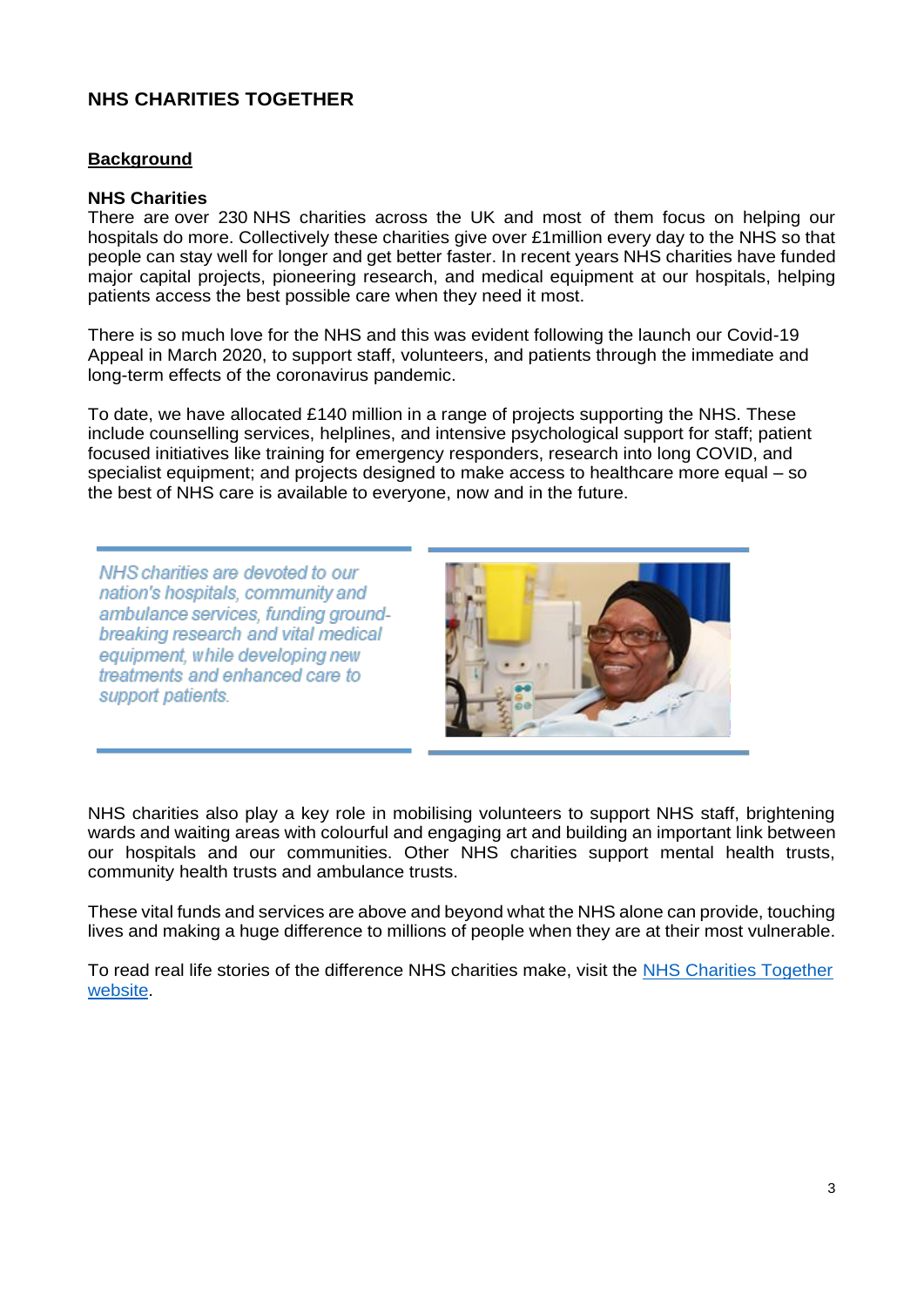#### **The Association of NHS Charities & NHS Charities Together**

Founded in 2000, the Association of NHS Charities started as an informal group of the largest NHS Charities which came together to provide mutual support and a forum for discussion. Since then, we have changed our name to NHS Charities Together (to better reflect what we do and who we support) and grown steadily, welcoming charities both large and small from across England and Wales, as well as Scotland and Northern Ireland. Today NHS Charities Together represents 100% of the NHS charity sector in the UK as members.

NHS Charities Together provides a forum for nationwide fundraising and advocacy campaigns, provides advice and guidance to its members, bespoke conferences and training days covering issues and development opportunities for NHS Charities, as well as access to online resources and support through exclusive member pages on the website.

#### Anupurba's Rehab

Thanks to an NHS charity, young children like Anupurba who wear prosthesis can benefit from a specially designed therapeutic playground to help their rehabilitation through play



#### **Vision, Mission and values**

**Our vision is:** Helping the NHS tackle today's challenges and tomorrow's opportunities

**Our Mission is**: With our NHS charity members, we are here for the people of the NHS: staff, patients and their families, as a catalyst and convenor of ideas, programmes and partnership that help the NHS recover from the impact of Covid-19, reducing health inequalities and helping to save lives

#### **Our philosophy is to:**

- Actively listen we seek first to understand before we are understood
- Collaborate together we are more than the sum of our parts
- Every life counts we champion diversity, equity and inclusion in all that we do

#### **Strategic Objectives:**

- 1. To champion, influence and invest in NHS strategies that improve the health and wellness of NHS people: staff and volunteers, and reduce health inequalities in the workforce
- 2. To empower the NHS charity sector to be high performing, effective and impactful
- 3. To be a catalyst and convenor of partnerships between the NHS, NHS charities and the wider voluntary health sector to advance great ideas that prevent ill health and improve of long-term health conditions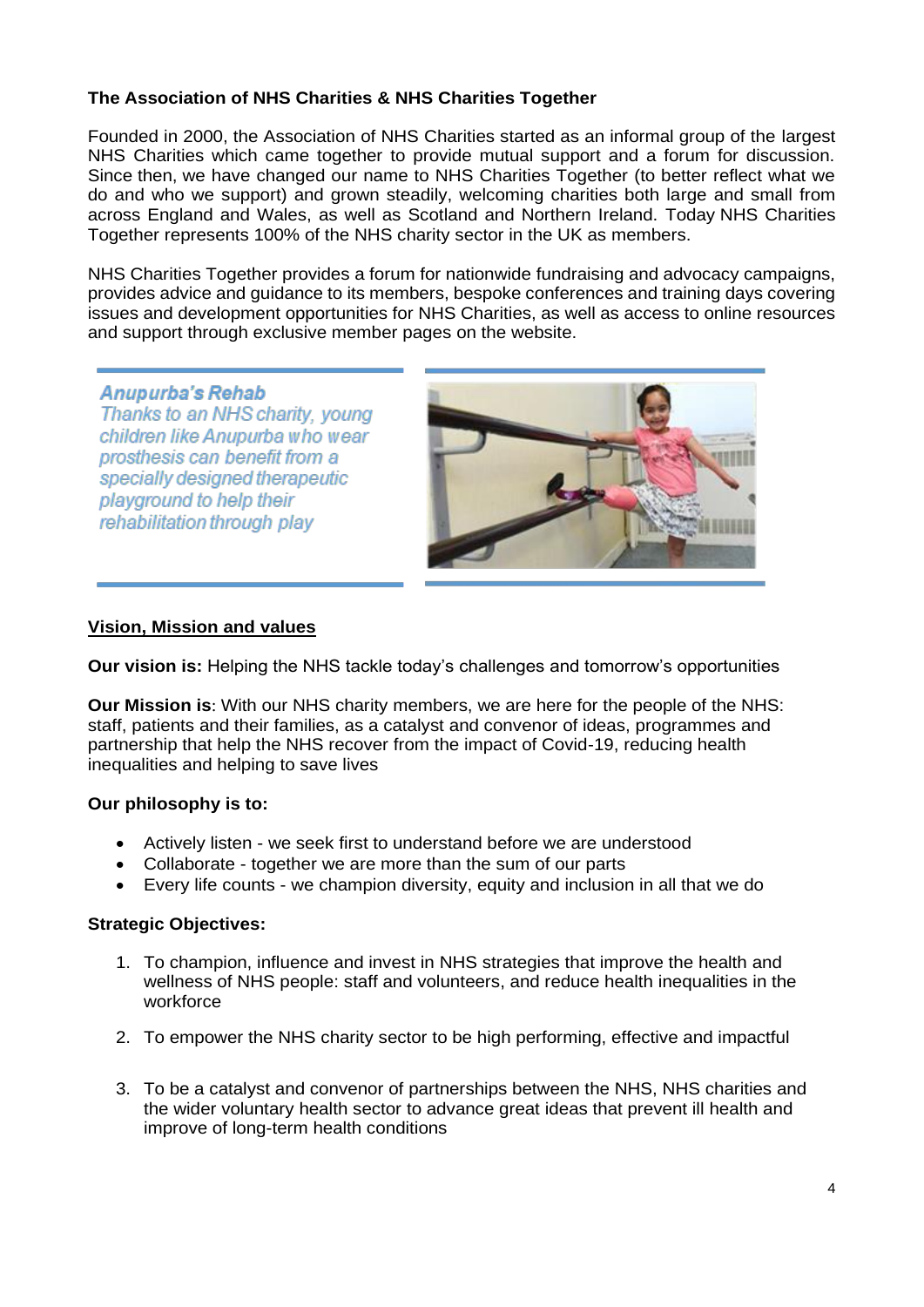- 4. To promote understanding of and increase charitable giving in the NHS and demonstrate the difference this makes
- 5. To be a financially sustainable, responsive, and well governed organisation that values and develops our staff, actively practicing the principles of equity, diversity, and inclusion

#### **Our Future**

This is an exciting time to join NHS Charities Together. The heartfelt support from the public for the NHS over the last two years has resulted in a significant increase in our external brand awareness, in addition to our focus on member charities. Our new brand proposition and identity aims to harness that support and drive continued engagement and support for NHS Charities. There are huge opportunities for us to demonstrate the vital work of NHS charities at the national level, and to engage our key stakeholders, through our communications channels and upcoming campaigns and events like our annual NHS Big Tea.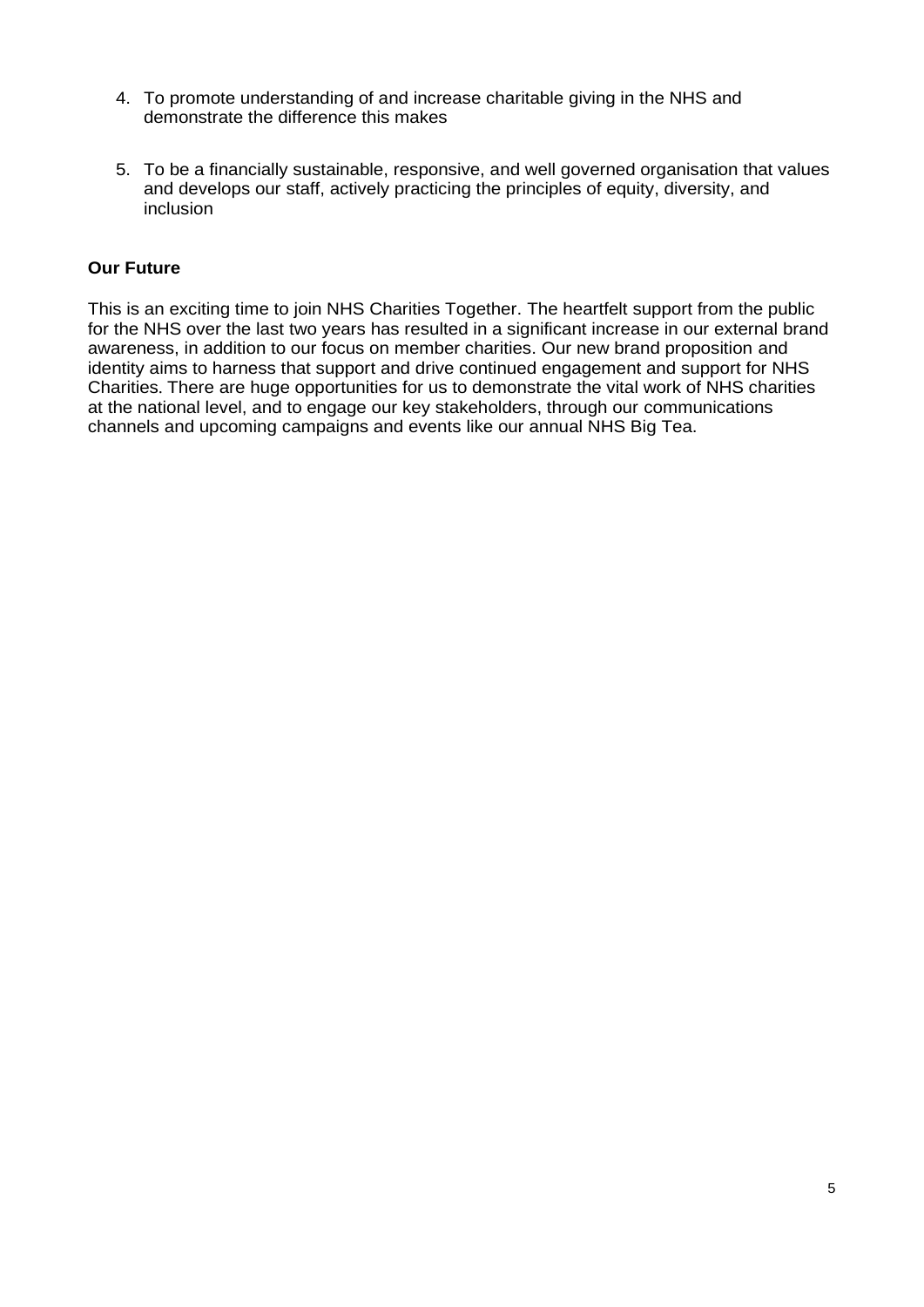## **JOB DESCRIPTION**

**Job Title:** Fundraising Executive

**Reporting to:** Regular Giving Manager

**Hours**: Full Time (35 hours per week)

**Key Relationships**: Supporter Engagement Team, Marketing and Communications team, Donor Systems Manager, wider staff team, Member Charities, supporters, external agencies, digital related partners and other third-party suppliers.

**Location**: NHS Charities Together offers and encourages flexible working. At times you will be required to work from the Warwick office, which is the official place of work, as well as travel to other locations, primarily for the purposes of NHSCT's events and supporting the members, supporters and key stakeholders. The Warwick office spans across multiple floors, including ground floor and with a lift to other floors. Parking is available, alongside designated disabled parking spaces.

#### **Rewards and benefits package**

- **Salary**: £27K £31K
- **Designated weekly wellbeing timeout**: We are committed to promoting health and wellbeing at work. Every Friday morning all staff have two hours of 'Wellbeing Time Out' between 9am – 11am. We encourage every employee to step away from work and engage in a hobby or activity that makes you feel good.
- **Free access to Health Service Discounts** (employee benefit provider) and **Reward Hub**
- **Pension:** 10% employer contribution
- **Annual leave:** 28 days + bank holidays

#### **OVERALL PURPOSE**

To work with the Regular Giving Manager to develop and deliver the Regular Giving programme, across a mix of donor acquisition channels and retention strategies to ensure long term sustainable income and to maximise donor lifetime value.

This is a new role within the Supporter Engagement Team, and you will play an essential part in our plans to grow NHS Charities Together – through regular giving and increasing funding to our NHS Members. You will help increase the awareness of giving regularly to the NHS charity sector and will work with members to enhance and complement their activity.

You will work with the Regular Giving Manager and wider team recruiting and retaining the support of regular givers – beginning with our new lottery giving product launching summer 2022.

You will have at least 12 months direct marketing experience, ideally working within the charity sector (though not essential), and a track record of efficiency, innovative thinking and helping take our charity to the next level. You will have strong analytical and planning skills and be a confident communicator. Importantly, you'll have a passion for the charity, problem solving and are eager to raise funds to help our NHS go further.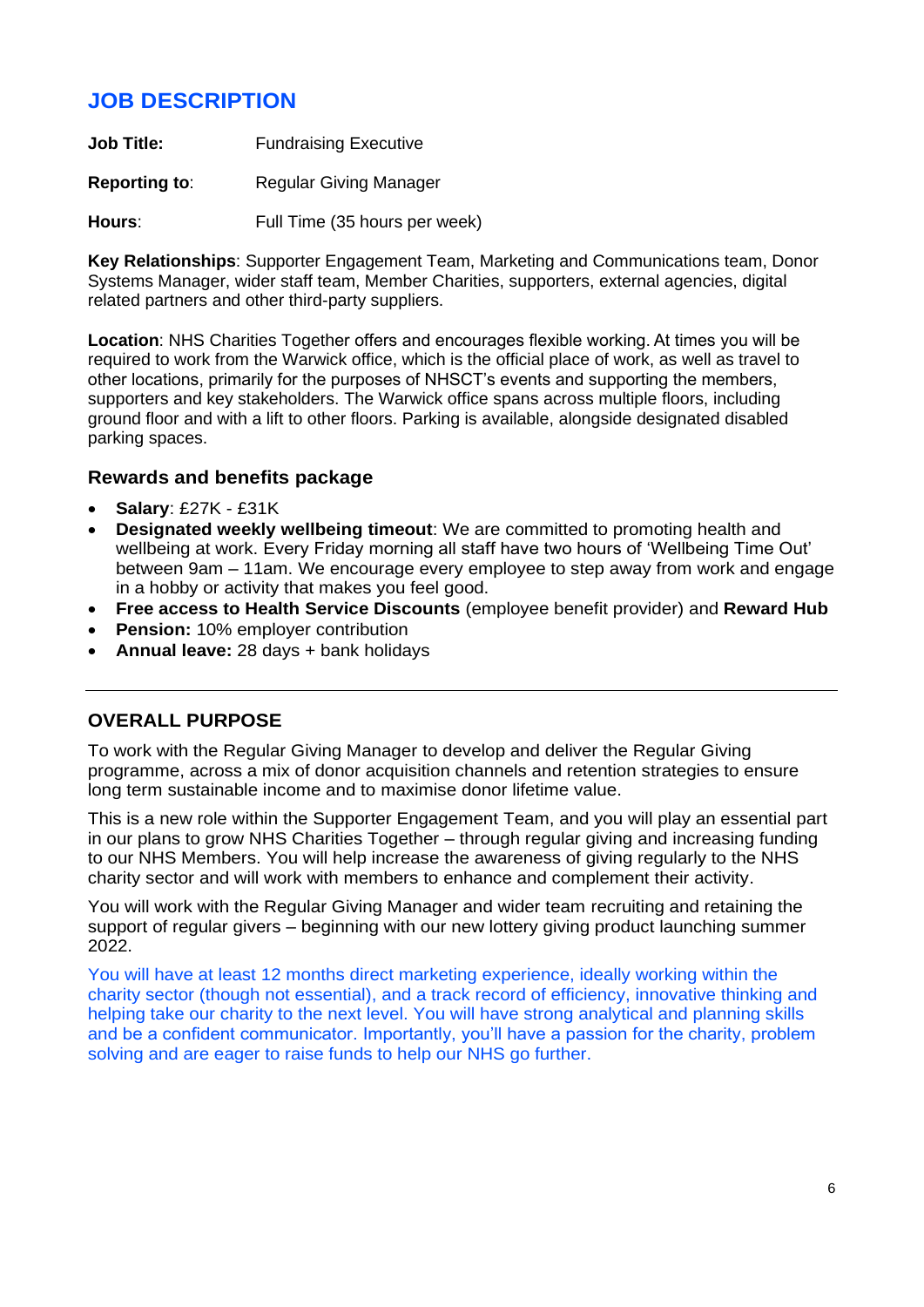#### **OVERALL OBJECTIVES**

- Assist the Regular Giving Manager in delivering the regular giving programme across a range of products and channels to maximise long term loyalty and financial value to NHS CT.
- Ensure robust and effective processes are in place to help increase and sustain the number of supporters through the effective operational management and implementation of the Regular Giving programme.

#### **KEY RESPONSIBILITIES**

The main duties and responsibilities of the role holder are as outlined below:

- Support the Regular Giving Manager in developing and delivering projects and campaigns for regular giving which reflect our ambitious growth plans
- Contribute to income generation with effective marketing and supporter acquisition campaigns
- Develop and test new propositions, channels, or products, with guidance from the Regular Giving Manager
- Co-ordinate key elements of the regular giving supporter journey
- Manage the day-to-day responsibilities for products and programmes
- Work with the Regular Giving Manager to launch, implement and drive growth of the lottery programme
- Work with the Regular Giving Manager to deliver a new regular giving proposition for Face to Face (Private Site) and existing supporters
- Work with the Regular Giving Manager to develop and deliver stewardship programme for regular givers based on good practice and insights
- Always looking for innovative and agile approaches to working, adopting lean processes
- Manage relationships with third-party agencies to effectively deliver projects and programmes
- Adhere to the high standards of compliance and quality controls to protect brand reputation
- Contribute to the wider fundraising team, taking a proactive approach to working in a high-performing and collaborative environment.
- Work collaboratively across the organisation to ensure programmes are integrated with excellent internal communications between teams
- Support NHS charity members with advice and guidance on regular giving as and when required

#### **Other Duties**

- Visibly live NHS Charities Together's values, including our commitment to diversity and inclusion
- Carrying out the duties of post in accordance with NHS Charities Together's policies and procedures on Health and Safety and take responsibility for ensuring personal health and safety
- Working flexibly, prioritising workload and working effectively as part of a team
- Adhere to relevant legislation, best practice, policies and processes including, but not limited to charity law, the fundraising regulator, GDPR and professional codes and standards

*This is not meant to be an exhaustive list of duties. The need for flexibility is required. We are currently a small team, and the post holder is expected to carry out any other related duties that are within the employee's skills and abilities whenever reasonably instructed.*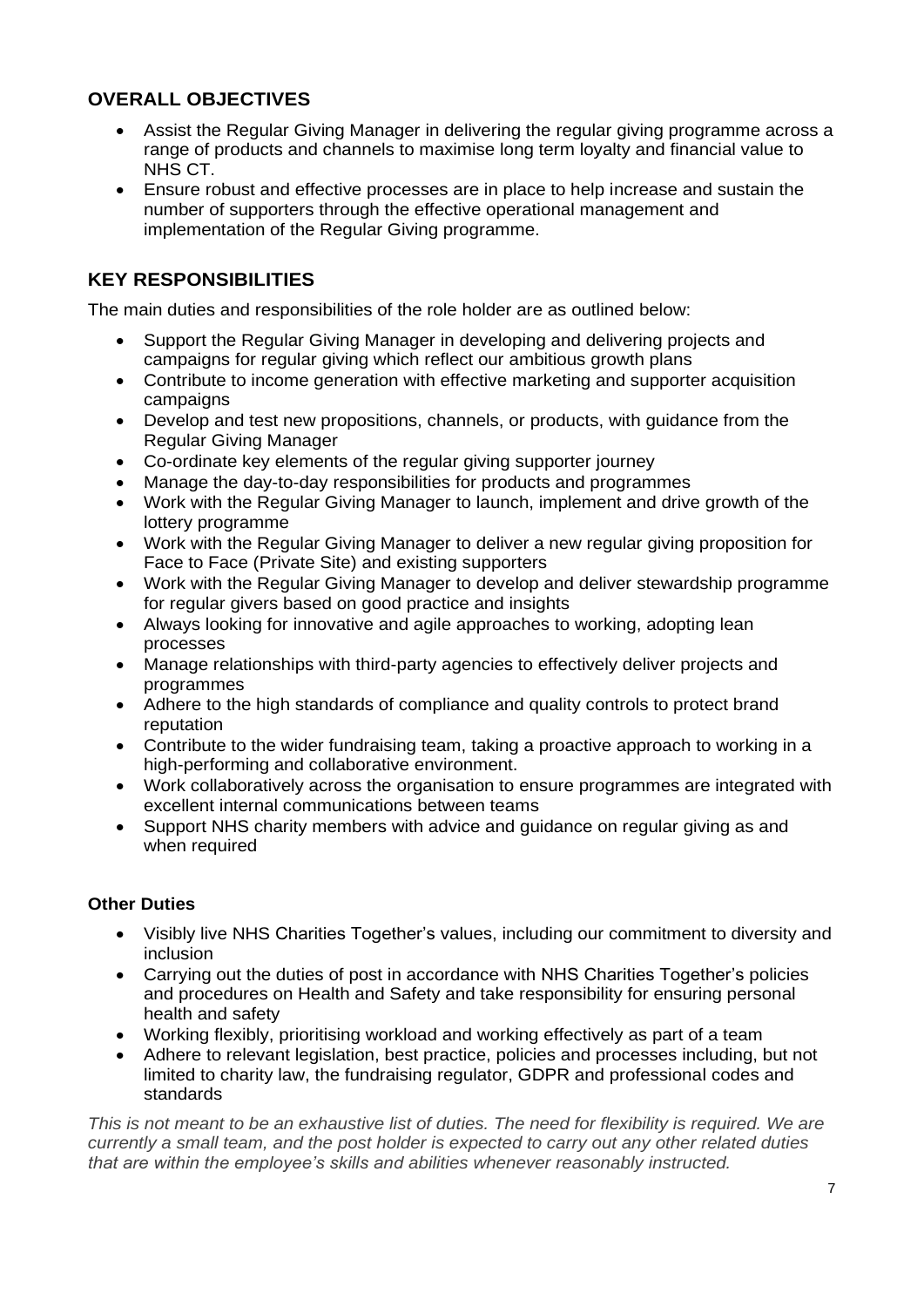## **Competencies**

| Teamwork - 'One charity', working<br>within and across teams                                   | Work with key teams, including Data and<br>Communications, to support and deliver an<br>exceptional regular giving programme                   |  |
|------------------------------------------------------------------------------------------------|------------------------------------------------------------------------------------------------------------------------------------------------|--|
| <b>Building trust and respect - listen,</b><br>feedback and learn                              | Help to provide reports and information to aid<br>monitoring and development of fundraising activity                                           |  |
| <b>Responsibility</b> – owning your part<br>in our success                                     | Excellent attention to detail – ensuring that<br>information presented is accurate and clearly<br>communicated both written and verbal         |  |
|                                                                                                | Maintains and executes a clear record of current<br>and prospective supporters                                                                 |  |
|                                                                                                | All staff have a responsibility to handle charity<br>sensitive data with care in line with GDPR                                                |  |
| Professionalism - creating an<br>environment to achieve success                                | Excellent time management with an ability to plan<br>and organise a large workload to meet both<br>internal and external deadlines             |  |
|                                                                                                | Maintains virtual and face to face (within Covid<br>restrictions) presence across NHSCT and with<br>key supporters and third-party agencies    |  |
| <b>Stakeholder focus - understanding</b><br>the needs of our key stakeholders<br>and audiences | Able to focus on the needs of member NHS<br>charities, wider stakeholders and supporters, our<br>donors and NHS staff, volunteers and patients |  |
| <b>Acumen</b> – Sound decision-making                                                          | Works with external agencies to deliver robust and<br>innovative regular giving fundraising activity                                           |  |
|                                                                                                | Ensures knowledge of fundraising landscape is<br>kept up to date and seeks specialist advice with<br>confidence                                |  |
|                                                                                                | Ensures knowledge of NHS and NHS Charity<br>members activities relating to or impacting upon<br>NHS Charities Together's fundraising plans     |  |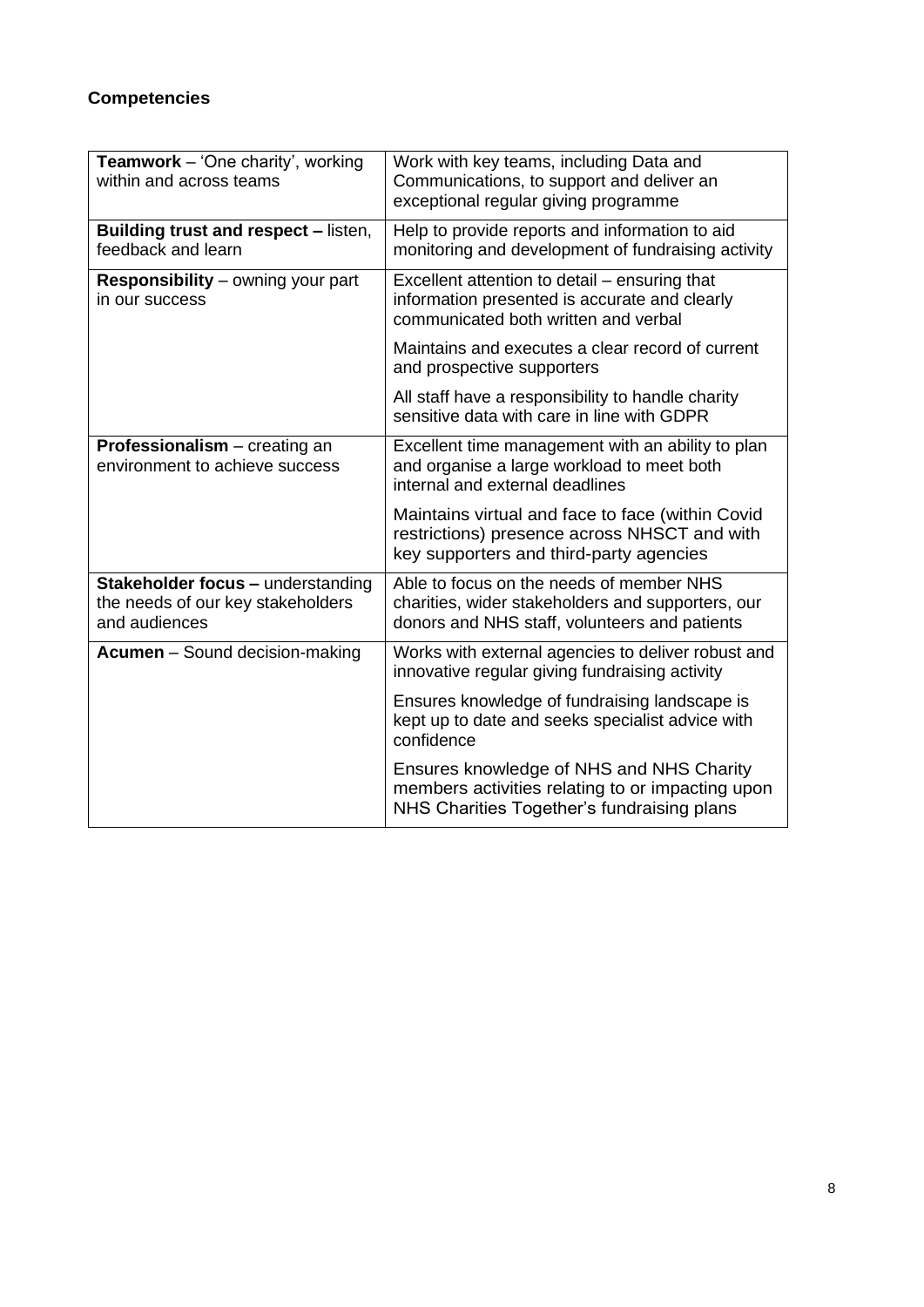## **PERSON SPECIFICATION**

## **Knowledge, Skills and Experience**

|                                                                       | <b>Essential</b> | <b>Desirable</b> |
|-----------------------------------------------------------------------|------------------|------------------|
| At least 12 months direct marketing experience                        | ✓                |                  |
| Experience and knowledge of direct and digital marketing              | ✓                |                  |
| techniques to deliver growth                                          |                  |                  |
| Experience in developing supporter journeys                           | ✓                |                  |
| Excellent written and verbal communication and campaign delivery      | ✓                |                  |
| management skills to drive effective engagement with internal and     |                  |                  |
| external stakeholders and agencies                                    |                  |                  |
| Experience in an individual giving fundraising role                   |                  |                  |
| Experience of regular giving, lottery acquisition and/or Face to Face |                  |                  |
| (Private Site)                                                        |                  |                  |
| Experience in developing and testing new propositions, channels or    |                  |                  |
| products                                                              |                  |                  |
| An understanding of trends and developments in the regular giving     |                  |                  |
| space                                                                 |                  |                  |
| Knowledge of fundraising regulation and standards                     |                  | ✓                |
| An understanding of GDPR and PECR regulation                          | $\checkmark$     |                  |
| Excellent time management skills and an ability to consistently meet  |                  |                  |
| deadlines                                                             |                  |                  |
| Project management experience                                         |                  | ✓                |
| Able to analyse data, identify trends, report on activities, and use  |                  |                  |
| results/data to help inform decisions                                 |                  |                  |
| Experience using email software e.g., Mail Chimp                      |                  | ✓                |
| Proficient in using Microsoft Office, Excel, Outlook                  | $\checkmark$     |                  |
| Successful at building internal and external relationships            | $\checkmark$     |                  |
| A team player who is also a self-starter and happy to work            | ✓                |                  |
| independently to develop and deliver objectives                       |                  |                  |
| Understanding of the challenges the NHS and charity sector in         |                  |                  |
| general are facing, and topical issues related to health care         |                  |                  |
| Understanding of how supporter data drives performance and            | ✓                |                  |
| supporter experience                                                  |                  |                  |
| 5 x GCSEs at Level 2/C or above (including English & Maths)           |                  | ✓                |